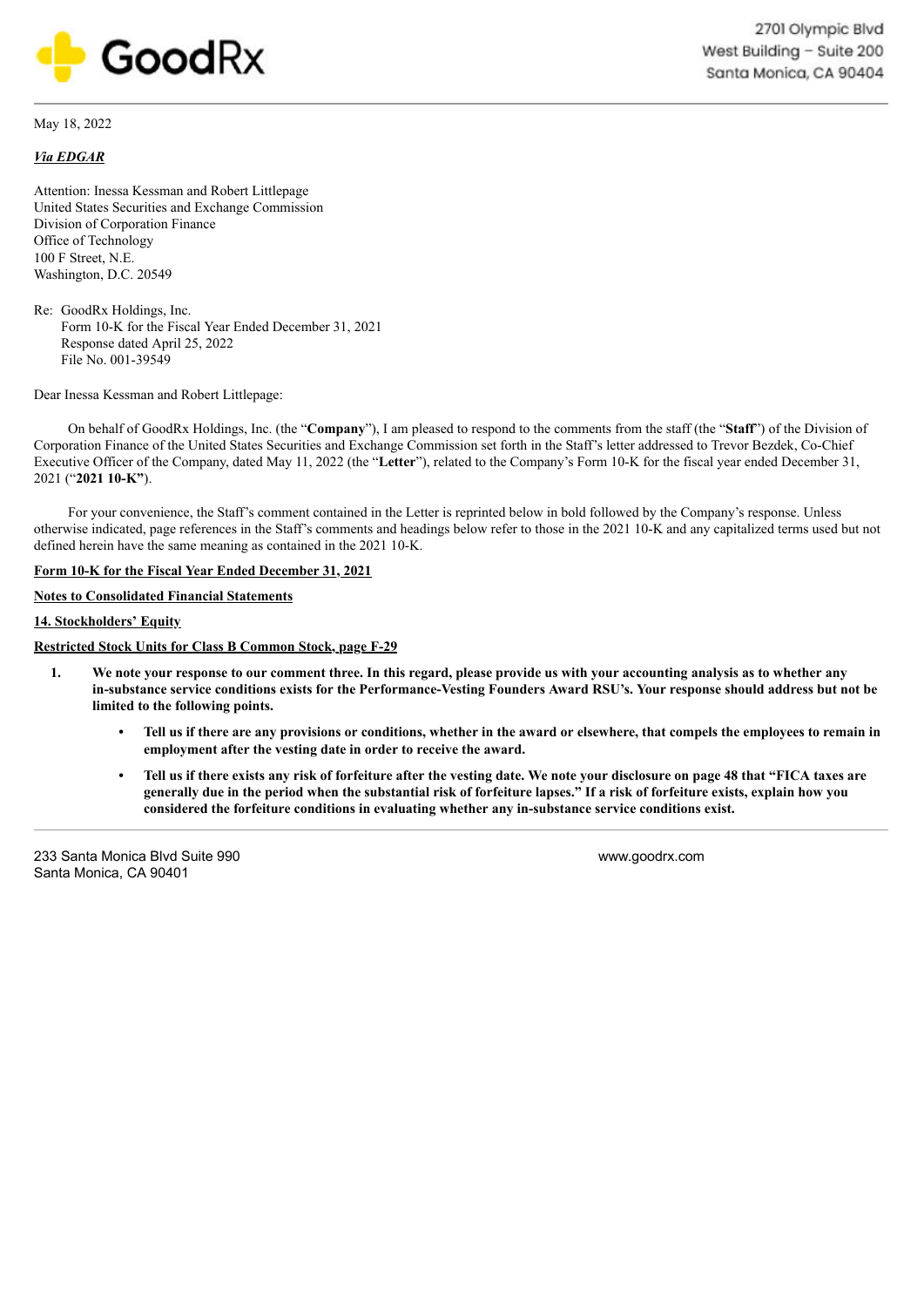

- We note your statement on page 48 that, "As the Performance-Vesting Founders Awards vested in October 2020, we accelerated the settlement of 0.7 million RSUs during the fourth quarter of 2020 sufficient to satisfy FICA tax withholding obligations due in the year of vesting." Provide us an analysis of your accounting, with appropriate citation to authoritative **literature, for the acceleration and any other modification since the original grant date of the awards.**
- We note your response states that a "three-year settlement deferral period was negotiated to postpone the potentially significant cash expenditure for the Company associated with these payments." Tell us whether this negotiation occurred before or after grant date. If the negotiation occurred after grant date, provide us with your accounting analysis, with **appropriate citation to authoritative literature, for the effect of the modification.**
- We note that at the same time you issued your Performance-Vesting Founders Awards, you also issued Time-Vesting Founders Awards that vest in equal quarterly installments over four years. Provide us with your accounting analysis of the consideration you gave to whether the four year explicit service condition for your time vested restricted awards represents **an in-substance service condition for the performance based awards.**

Response: The Company advises the Staff that, as discussed further below, it considered various factors in determining the requisite service period over which to recognize the expense for the Performance-Vesting Founders Awards (or "Performance RSUs") and concluded that an in-substance service condition beyond the date that the stock price targets were achieved does not exist for the Performance-Vesting Founders Awards.

As background and as previously disclosed, pursuant to the terms of the agreement governing the Performance-Vesting Founders Awards ("Performance RSU Agreement"):

- The RSUs vest based on the achievement of price per share goals ranging from \$6.07 per share to \$51.28 per share within seven years following the grant date, subject to the employee's continued employment with the Company through the applicable Vesting Date.
- Vesting Date is defined as the first date on which the applicable price per share goal is achieved.
- There are no forfeiture provisions related to vested shares following the applicable Vesting Date.
- RSUs that vest will be settled on the third anniversary of the applicable Vesting Date or, if earlier, upon a qualifying change in control event or to satisfy FICA tax withholding requirements.

As the award contained multiple stock price goals which result in different portions of the award vesting ("tranches"), at the grant date, the Company estimated the requisite service period (i.e., the derived service period, as defined by ASC 718-10-20) for each tranche which ranged from 0.08 to 1.85 years. The weighted-average derived service period of the award was 1.2 years. Due to the significant increase in the Company's stock price following its IPO, all the stock price conditions were achieved in October 2020, which was earlier than estimated at the grant date. At the dates the stock price targets were achieved, the Company recognized all of the remaining unrecognized compensation cost associated with the awards in accordance with ASC 718-10-55-77(a).

233 Santa Monica Blvd Suite 990 Santa Monica, CA 90401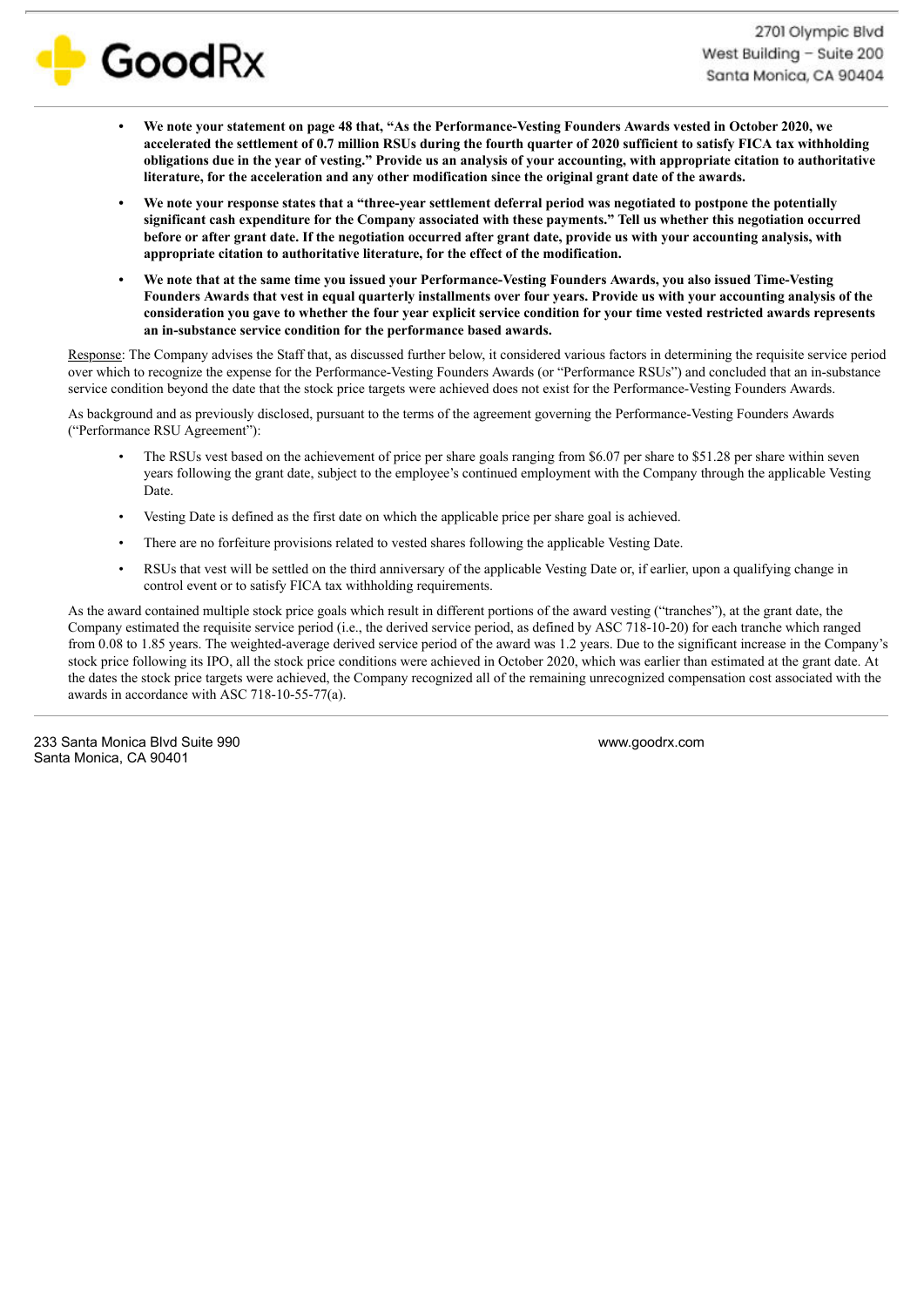

The Company considered the following in its analysis in determining the requisite service period for the Performance-Vesting Founders Awards:

- The awards did not contain any explicit post-vesting service periods. ASC 718-10-35-2 provides that the requisite service period is "the period or periods during which an employee is required to provide service in exchange for an award." Upon achieving the stock price goals, the award vests and, based on the terms and conditions of the awards, the Co-CEOs could voluntarily terminate employment after vesting and still retain the right to receive the shares underlying the vested Performance RSUs when settlement occurs. There are no provisions or conditions stipulated by the Performance RSU Agreement, or elsewhere, that compel the employees to remain in employment after the applicable vesting date in order to receive the corresponding shares.
- ASC 718-10-35-5 provides that the requisite service period for an award that contains a market condition can be derived from certain valuation techniques that may be used to estimate grant-date fair value (as further provided in the definition of "derived service period" in ASC 718-10-20). As noted above, the Company estimated the derived service period when valuing the award which was the period expected to achieve the stock price goals.
- There are no risks of forfeiture after the applicable vesting date. As noted in the disclosure referenced by the Staff, the Co-CEOs' FICA taxes are generally due in the period when the substantial risk of forfeiture lapses. This substantial risk of forfeiture lapsed when the awards were vested (i.e., when the stock price targets were achieved in October 2020) which was when the FICA taxes were then due. At this time, the Company net settled a number of shares sufficient to cover the Co-CEOs' FICA taxes as provided in the original award agreement. Net settlement refers to the Company withholding shares from the Co-CEOs in satisfaction of the applicable withholding tax obligations of the Co-CEOs. "Substantial risk" of forfeiture refers to the tax regulations as to when FICA taxes are due, and the Company confirms to the Staff that upon vesting there was no risk of forfeiture thereafter.
- The original terms of the award provided that the Company net settle shares from the Co-CEOs to satisfy their tax withholding obligations. The three-year deferred settlement period was negotiated before the grant date of the awards to postpone the potentially significant cash expenditure for the Company associated with income tax withholding payments. This deferred settlement period does not require the Co-CEOs to be employed with the Company at the time of settlement and therefore was not factored into determining the requisite service period.
- The four year explicit service condition for the Time-Vesting Founders Awards does not represent an in-substance service condition for the Performance-Vesting Founders Awards. The Time-Vesting Founders Awards and the Performance-Vesting Founders Awards were separate agreements and vesting of one award did not impact the vesting of the other. The Time-Vesting Founders Awards and the Performance-Vesting Founders Awards are not co-terminus or otherwise linked. The Time-Vesting Founders Awards and the Performance-Vesting Founders Awards were designed to compensate the Co-CEOs based on achievement of different criteria (i.e., continued employment in the case of the Time-Vesting Founders Awards and achievement of increases in the Company's stock price during employment in the case of the Performance-Vesting Founders Awards). Accordingly, the Company treated these as separate awards and determined the requisite service period separately.

Considering these facts and circumstances, the Company concluded that the requisite service period over which to recognize the expense for the Performance-Vesting Founders Awards was the derived service period implied by the valuation of the award, and that an in-substance service condition beyond this period does not exist.

233 Santa Monica Blvd Suite 990 Santa Monica, CA 90401